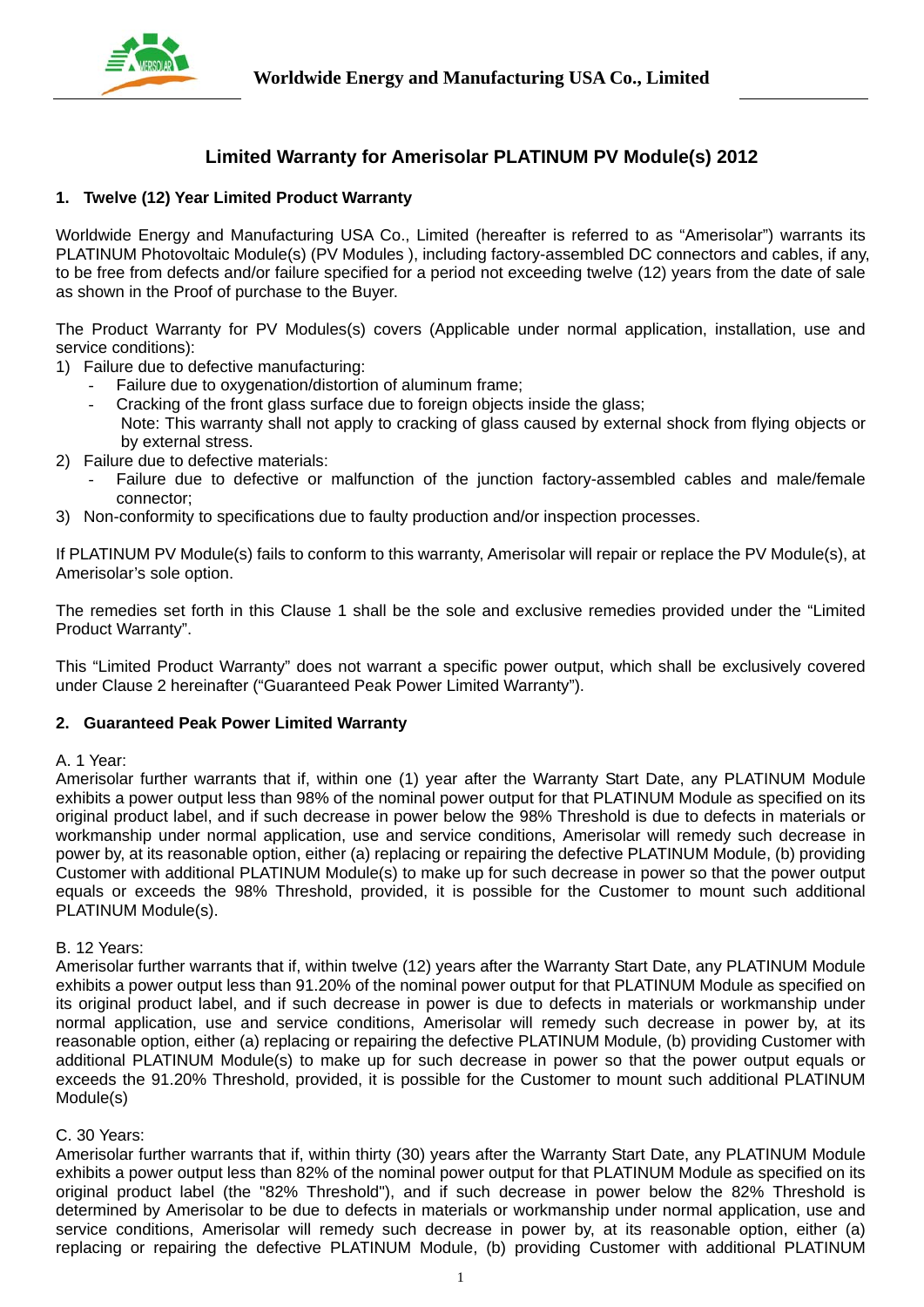

# **Worldwide Energy and Manufacturing USA Co., Limited**

Module(s) to make up for such decrease in power so that the power output equals or exceeds the 82% Threshold, provided, it is possible for the Customer to mount such additional PLATINUM Module(s).

D. For purposes of determining PLATINUM Module power output, measurements shall be based on, or normalized to, standard test conditions of 1000W/m2 irradiance, 25°C cell temperature, and AM 1.5 light spectrum. Measurements shall be made in accordance with IEC 60904, and shall account for measurement system error in accordance with EN 50380.

The remedies set forth in this Clause 2 shall be the sole and exclusive remedies provided under the "Guaranteed Peak Power Limited Warranty".

### **3. Exclusions and Limitations**

All warranty claims must, in any event, be filed within the applicable warranty period.

The "Limited Product Warranties" and the "Guaranteed peak power Limited Warranties" do not apply when:

- 1) The product is improperly installed;
- 2) Defective components in the construction on which the module is mounted;
- 3) The product is subjected to inappropriate handling, including handling during transportation or storage;
- 4) The product is installed in a mobile or marine environment, subjected to improper voltage or power surges, or subjected to abnormal environmental conditions (such as acid rain, salt damage or other pollution);
- 5) Inappropriate maintenance, including maintenance by an unauthorized service technician or non-conformance with Amerisolar's user manual, is performed on the module;
- 6) The product is subject to external accidents such as fire, explosion, and civil disorder;
- 7) The Product's type, labels, nameplate or module serial number is changed, erased or made illegible;
- 8) Other unforeseen circumstances or causes outside Amerisolar's control including, but not limited to, surges, lightning, earthquakes, typhoons, hurricanes, tornadoes, volcanic action, floods, tsunami snow damage, etc.

The "Limited Product Warranties" and "Guaranteed peak Power Limited Warranty" cover only the transportation cost for reshipment of any repaired or replaced PV Modules(s) to the place of installation, and do not cover any transportation charges for the return of PV Module(s) to Amerisolar, customs clearance or any other costs related to installation, removal, or reinstallation of the PV Module(s).

Warranty claims will be honored only if the product can be identified as being manufactured by Amerisolar, as indicated by product label, serial number, etc.

## **4. Limitation of Warranty Scope**

Amerisolar shall not be liable for any incidental, indirect, consequential or special damages, howsoever caused. Loss of use, loss of profits, loss of production, loss of revenues are therefore specifically but without limitation excluded. Amerisolar's aggregate liability, if any, in damages or otherwise, shall not exceed the purchase value of the PV Module(s) as paid by the Buyer.

### **5. Obtaining Warranty Performance**

This "Limited Warranties for PLATINUM PV Module(s)" are applicable only to Buyer who has purchased the PV Module(s) directly from Amerisolar.

- 1) An immediate notification shall be filed directly to Amerisolar. Together with the notification, the Buyer should provide a description of the claim, the corresponding module serial number(s), and Proof of Purchase such as a commercial invoice.
- 2) The return of any PV Module(s) will not be accepted unless prior written authorization has been given by Amerisolar.
- 3) Any replaced Modules shall become the property of Amerisolar. Amerisolar shall have the right to deliver another type of PV Module(s) (different in size, color, shape and/or power) in case production has been discontinued at the time of the claim. The repair or replacement of the PV Module(s) or the delivery with additional PV Module(s) does not cause the beginning of new warranty terms, nor shall the original terms of the "Limited Product Warranties" and the "Guaranteed Peak Power Limited Warranty" be extended.
- 4) This warranty is transferable when product remains installed in the original location.
- 5) Buyer shall notify Amerisolar immediately after discovery of any claim under this Limited Warranty by letter, facsimile or e-mail specifying each alleged claim including evidence of the claims (photos of defective modules and QC stamps) and the serial numbers of the Product(s) at issue.